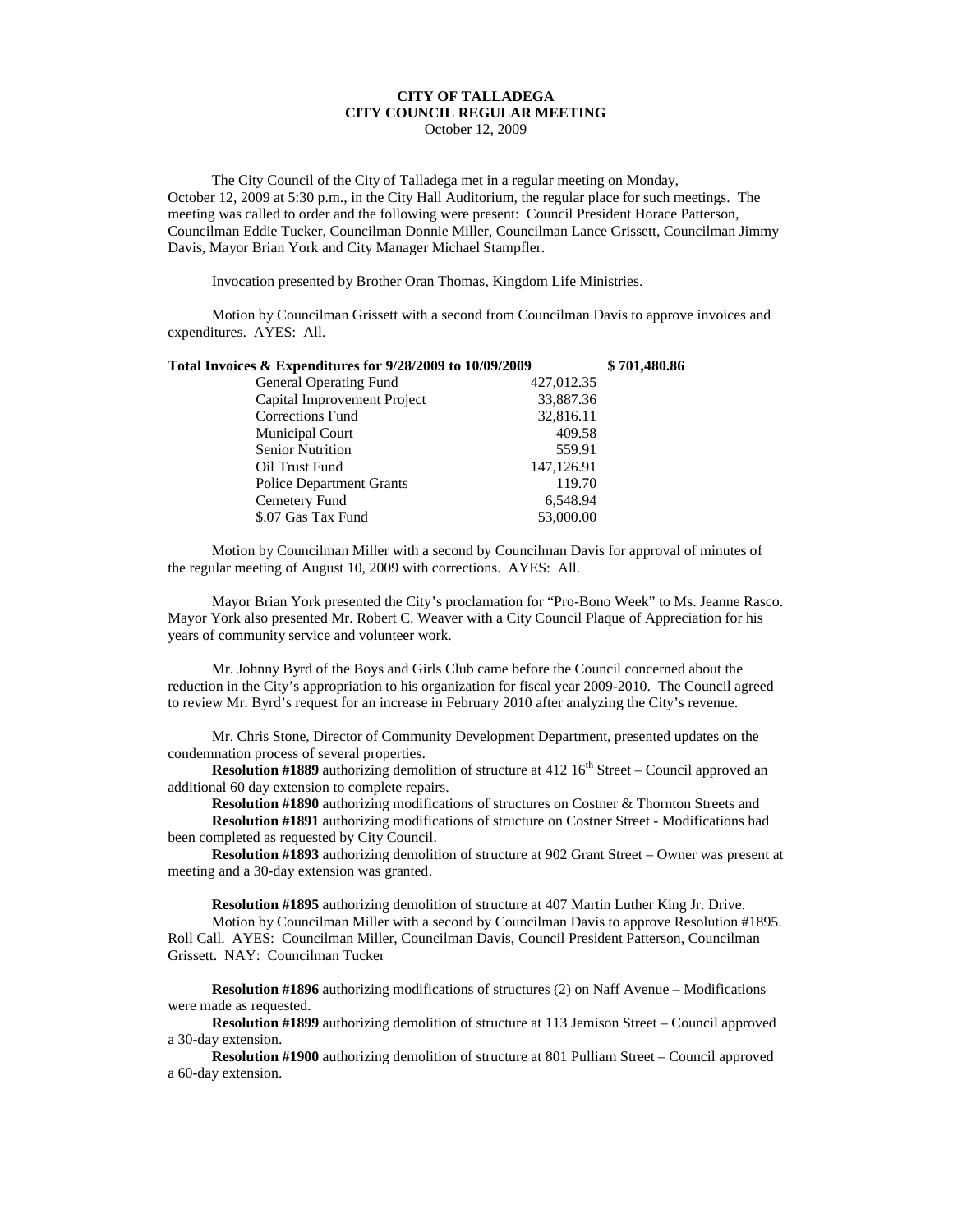**Resolution #1973** approving a one year extension option of the agreement with Evergreen Lawn Care for a per cutting price of the Water Department properties of \$1,308.00 with pruning of hedges at the Main Water Office at \$36.00.

Motion by Councilman Grissett with a second from Councilman Davis to approve Resolution #1973. Roll Call. AYES: Councilman Miller, Councilman Davis, Council President Patterson, Councilman Grissett. NAY: Councilman Tucker

**Resolution #1974** approving a change order on the contract with Griffin Excavating for North Street Parking Lot project for a cost of \$9,800.00.

Motion by Councilman Davis with a second from Councilman Grissett to approve Resolution #1974. Roll Call. AYES: Councilman Tucker, Councilman Davis, Council President Patterson, Councilman Grissett. NAY: Councilman Miller

**Resolution #1975** approving a contract with Neel Shaffer for topographic survey, construction plans and documents, bid tabulation and other services for the City's paving projects of 2010.

Motion by Councilman Davis with a second from Councilman Grissett to approve Resolution #1975. Roll Call. AYES: All.

Motion by Councilman Grissett with a second by Councilman Davis to approve invoices and expenditures for the Water Department. AYES: Council President Patterson, Councilman Grissett, Councilman Davis and Councilman Miller NAY: Councilman Tucker

| <b>Expenditures for 8/29/09 to 10/8/09</b> |             | \$86,958.70 |
|--------------------------------------------|-------------|-------------|
| General Fund                               | \$86,958.70 |             |

Dr. Billy Hawkins, President of Talladega College and Ms. Jackie Paddio, Dean of Student Affairs, made a presentation to the Council outlining the activities at the College. Enrollment has increased to 710 students, partnership with Talladega High School to offer college courses for advancement placement for high school students, and the numerous renovation projects on campus including the Arthur Shores dormitories and the Department of Interior grant for Foster Hall. Talladega College recently received its accreditation for the next 10 years. Ms. Paddio made requests for the following items: striping of crosswalks, speed bumps for Martin Luther King Jr. Drive and help on the dog problem. City Manager Stampfler indicated that the items would be addressed.

Motion by Councilman Grissett with a second from Councilman Miller to approve out of state travel for Toni Kilgore to attend a one day session in Atlanta for JAG and Recovery Act Grant training. AYES: All.

Councilman Davis suggested that the "no out-of-state travel" policy be amended to no travel beyond a certain distance in or out of the state.

Mr. Chris Sellers of Neel Schaffer presented the proposal for the Veterans Park stream restoration and improvement project proposal. Mr. Sellers indicated that the Corps of Engineers has approved the plan on the blue-line stream. The current ditch would be sloped at a 3 to 1 ratio so that it was more manageable. The road that runs next to the new playground would be taken out, two new pedestrian bridges would be installed and a permanent erosion control plan would be in place. Proposed completion date would be April 2010.

Motion by Councilman Miller with a second from Councilman Grissett to approve the Veterans' Park stream restoration and improvement proposal as presented by Neel Schaffer. AYES: All.

Motion by Councilman Grissett with a second from Councilman Davis to approve the lease agreement with The Rock Bar & Grill in the building at the Talladega Municipal Golf Course. AYES: All.

Councilman Tucker expressed his disapproval over the extension given the property owners of 113 Jemison Street to continue to make improvements when he believed the house could never be brought up to code.

Councilman Miller asked about when the concession stand at the complex would be bid out. City Manager Stampfler indicated that it would be done for the Spring sports season.